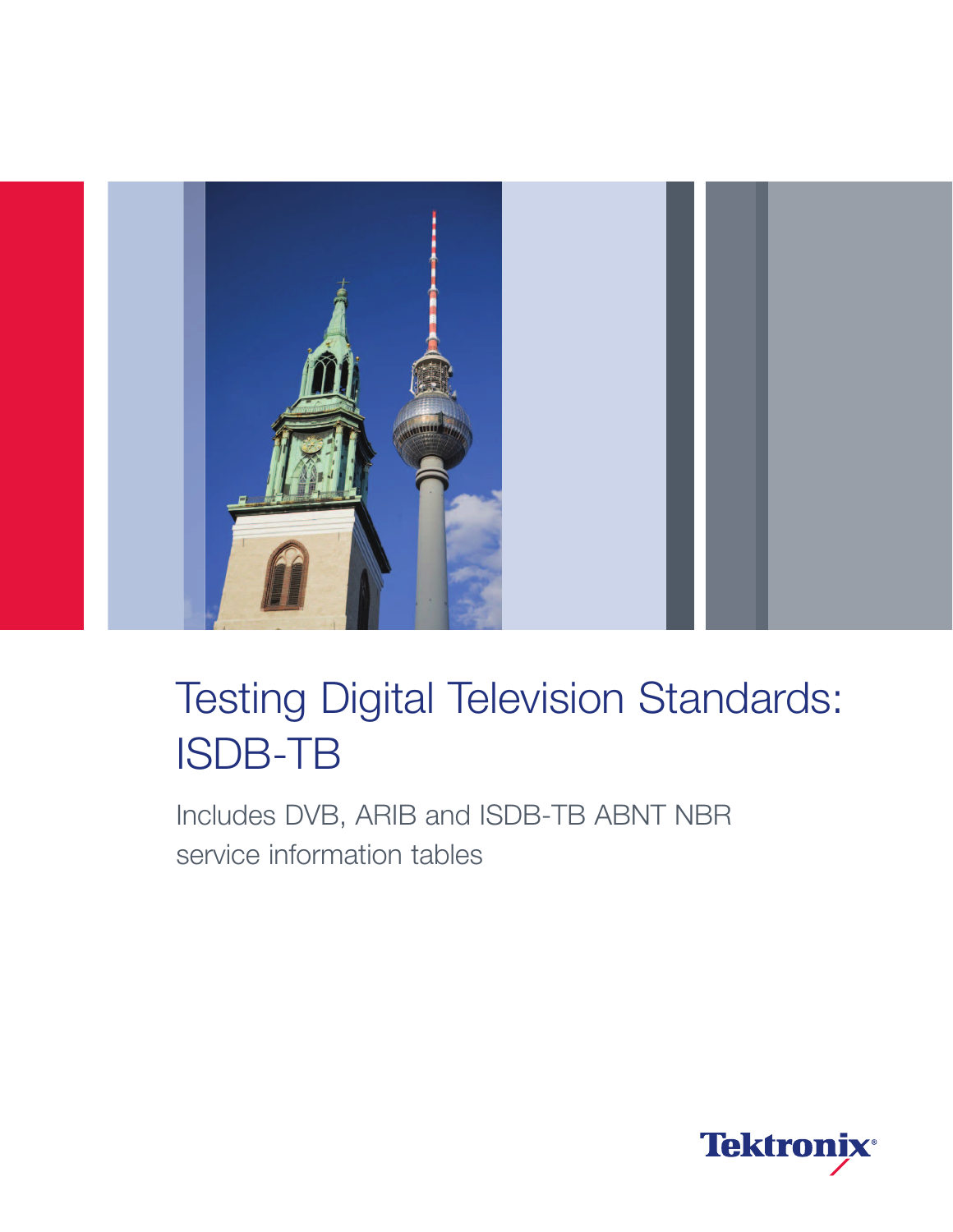

# MPEG-2 Transport Stream

ISO/IEC 13818-1 International Standard **ABNT NBR, ARIB STB-B10** 













#### Allocation of PID PAT PMT CAT NIT SDT BAT EIT EIT (terrestrial digital television broadcasting) RST TDT TOT PCAT BIT **NBIT** LDT ST Null packet 0x0000 Indirect designation by PAT 0x000 0x0010 0x0011 0x0011 0x0012 0x0012, 0x0026, 0x0027 0x0013 0x0014 0x0014 0x0022 0x0024 0x0025 0x0025 Exclude 0x0000, 0x0001, 0x0014 0x1FFF PID **Table**

#### H.264 Video (a few examples)

| Profiles<br>Levels | <b>Baseline</b> | Main       | High          | Video<br>resolution<br>@ frame rate |
|--------------------|-----------------|------------|---------------|-------------------------------------|
| 1.3                | 768 kbit/s      | 768 kbit/s | 960 kbit/s    | 320x240@30                          |
| 3                  | 10 Mbit/s       | 10 Mbit/s  | $12.5$ Mbit/s | 720x480@30                          |
| 4.1                | 50 Mbit/s       | 50 Mbit/s  | 62.5 Mbit/s   | 1280x720@60<br>1920x1080@30         |

#### Network Board Information Section (NBIT) network\_board\_information\_section() { section\_syntax\_indicator reserved\_future\_use 1 reserved section\_length original\_network\_id 16 version\_number current\_next\_indicato section\_number 8 and 8 and 8 and 8 and 8 and 8 and 8 and 8 and 8 and 8 and 8 and 8 and 8 and 8 and 8 and 8 and 8 and 8 and 8 and 8 and 8 and 8 and 8 and 8 and 8 and 8 and 8 and 8 and 8 and 8 and 8 and 8 and 8 and 8 and 8 a last\_section\_number  $for(i=0;i< n;i++)$  { information\_id 16 information\_type 4 and 200 minutes and 200 minutes and 200 minutes and 200 minutes and 200 minutes and 200 minutes and 200 minutes and 200 minutes and 200 minutes and 200 minutes and 200 minutes and 200 minutes and 200 min description\_body\_location 2 and 2 and 2 and 2 and 2 and 2 and 2 and 2 and 2 and 2 and 2 and 2 and 2 and 2 and 2 reserved\_future\_use 2 user\_defined 88 and 200 million and 200 million and 200 million and 38 and 38 and 38 and 38 and 38 and 38 and 38 and 38 and 38 and 38 and 38 and 38 and 38 and 38 and 38 and 38 and 38 and 38 and 38 and 38 and 38 and 38 and Number\_of\_keys 8 for(j=0;j<number\_of\_keys;j++) { Key\_id reserved\_future\_use 4 descriptors\_loop\_length  $For (j=0; j {$ descriptor()  $\mathrm{CRC\_32}$  32  $\mathrm{CRC\_32}$  32 Syntax **No. of bits** No. of bits

### Linked Description Section (LDT)

| <b>Syntax</b>                                                                                                                                                                                                                                                                                     | No. of bits                                                                                                                      |
|---------------------------------------------------------------------------------------------------------------------------------------------------------------------------------------------------------------------------------------------------------------------------------------------------|----------------------------------------------------------------------------------------------------------------------------------|
| linked_description_section() {<br>table id<br>section_syntax_indicator<br>reserved_future_use<br>reserved<br>section_length<br>original_service_id<br>reserved<br>version_number<br>current next indicator<br>section_number<br>last_section_number<br>transport_stream_id<br>original_network_id | 8<br>$\overline{1}$<br>$\overline{1}$<br>$\overline{c}$<br>12<br>16<br>$\overline{c}$<br>5<br>$\mathbf{1}$<br>8<br>8<br>16<br>16 |
| $for(i=0;i< n;i++)$ {<br>description_id<br>reserved_future_use<br>descriptors_loop_length<br>$for(i=0; i {descriptor()$                                                                                                                                                                           | 16<br>12<br>12                                                                                                                   |
| <b>CRC_32</b>                                                                                                                                                                                                                                                                                     | 32                                                                                                                               |

*Fale com a Tektronix sobre soluções de testes e monitoração MPEG para design de infra-estruturas, avaliação e monitoração de redes. A seção ISDB-TB foi desenvolvida em colaboração com o Inatel.*

*Tektronix - Resolvendo os desafios atuais de entrega e qualidade do vídeo digital.*











| Private Section          |                                               |                |  |  |
|--------------------------|-----------------------------------------------|----------------|--|--|
| Syntax                   |                                               | No. of bits    |  |  |
| private section() {      |                                               |                |  |  |
| table id                 |                                               | 8              |  |  |
| section_syntax_indicator |                                               | $\overline{1}$ |  |  |
| private_indicator        |                                               | $\overline{1}$ |  |  |
| reserved                 |                                               | $\overline{c}$ |  |  |
| private_section_length   |                                               | 12             |  |  |
|                          | if(section syntax indicator=='0') {           |                |  |  |
|                          | for( $i=0$ ; $i< N$ ; $i++$ ) {               |                |  |  |
|                          | private data byte                             | 8              |  |  |
|                          | $\{$                                          |                |  |  |
| $\{$                     |                                               |                |  |  |
| else {                   | table id extension                            | 16             |  |  |
|                          | reserved                                      | $\overline{c}$ |  |  |
|                          | version number                                | 5              |  |  |
|                          | current next indicator                        | $\overline{1}$ |  |  |
|                          | section number                                | 8              |  |  |
|                          | last_section_number                           | 8              |  |  |
|                          | for $(i=0;i<$ private_section_length-9;i++) { |                |  |  |
|                          | private data byte                             | 8              |  |  |
|                          | <b>CRC 32</b>                                 | 32             |  |  |
| $\{$                     |                                               |                |  |  |
| ł                        |                                               |                |  |  |
|                          |                                               |                |  |  |
|                          |                                               |                |  |  |
|                          |                                               |                |  |  |
|                          |                                               |                |  |  |
|                          |                                               |                |  |  |

# **ISDB-TB Brazil**<br>ABNT NBR, ARIB STB-B10

#### Stream\_type Value Description 0x00 0x01 0x02 0x03 0x04 0x05 0x06 0x07 0x08 0x09 0x0A 0x0B 0x0C 0x0D 0x0E 0x0F 0x10 0x11 0x12 0x13 0x14 0x15 0x16 0x17 0x18 0x19 0x1A 0x1B 0x1C- 0x7D 0x7E 0x7F 0x80-0xFF Reserved Video in accordance with ISO/IEC 11172-2 video Video in accordance with ITU-T Recommendation H.262 Audio in accordance with ISO/IEC 11172-3 Audio in accordance with ISO/IEC 13818-3 **Section** PES packet MHEG in accordance with ISO/IEC 13522-1 In accordance with ITU-T Recommendation H.222.0 Annex DSM-CC In accordance with ITU-T Recommendation H.222.1 Type A in accordance with ISO/IEC 13818-6 Type B in accordance with ISO/IEC 13818-6 Type C in accordance with ISO/IEC 13818-6 Type D in accordance with ISO/IEC 13818-6 Auxiliary data in accordance with ITU-T Recommendation H.222.0 Audio with ADTS transport syntax in accordance with ISO/IEC 13818-7 Video in accordance with ISO/IEC 14496-2 Audio in accordance with ISO/IEC 14496-3 SL – packets stream or FlexMux stream transported in the PES packets in accordance with ISO/IEC 14496-1 SL – packets stream or FlexMux stream transported in sections in accordance with ISO/IEC 14496-1 Download sync protocol in accordance with ISO/IEC 13818-6 Metadata transported by a PES packet Metadata transported by a metadata\_sections Metadata transported by data carousel in accordance with ISO/IEC 13818-6 Metadata transported by the objects carousel in accordance withISO/IEC 13818-6 Metadata transported by a synchronized download protocol in accordance with ISO/IEC 13818-6 IPMP steam in accordance with ISO/IEC 13818-11 Video in accordance with ITU-T Recommendation H.264 and ISO/IEC 14496-10 Reserved Data pipe IPMP stream Private use

| Syntax                                                                      | No. of bits    |
|-----------------------------------------------------------------------------|----------------|
| partial content announcement section() {                                    |                |
| table id                                                                    | 8              |
| section syntax indicator                                                    | $\mathbf{1}$   |
| reserved future use                                                         | $\overline{1}$ |
| reserved                                                                    | $\overline{2}$ |
| section_length                                                              | 12             |
| service id                                                                  | 16             |
| reserved                                                                    | $\overline{2}$ |
| version number                                                              | 5              |
| current_next_indicator                                                      | $\mathbf{1}$   |
| section_number                                                              | 8              |
| last_section_number                                                         | 8              |
| transport_stream_id                                                         | 16             |
| original_network_id                                                         | 16             |
| content_id                                                                  | 32             |
| num_of_content_version                                                      | 8              |
| for(i=0;i <num content="" of="" td="" version;i++)="" {<=""><td></td></num> |                |
| content_version                                                             | 16             |
| content minor version                                                       | 16             |
| version indicator                                                           | $\overline{2}$ |
| reserved_future_use                                                         | $\overline{2}$ |
| content descriptor length                                                   | 12             |
| reserved future use                                                         | $\overline{4}$ |
| schedule_description_length                                                 | 12             |
| $for(j=0;j {$                                                               |                |
| start time                                                                  | 40             |
| duration                                                                    | 24             |
| ł                                                                           |                |
| $for(i=0; j {$                                                              |                |
| descriptors()                                                               |                |
| $\{$                                                                        |                |
|                                                                             |                |
| <b>CRC 32</b>                                                               | 32             |

### Broadcaster Information Section (BIT)

| <b>Syntax</b>                                                                                                                                                                                                                                                                                                                                                                     | No. of bits                                                                                                                                                  |
|-----------------------------------------------------------------------------------------------------------------------------------------------------------------------------------------------------------------------------------------------------------------------------------------------------------------------------------------------------------------------------------|--------------------------------------------------------------------------------------------------------------------------------------------------------------|
| broadcaster_information_section() {<br>table id<br>section_syntax_indicator<br>reserved_future_use<br>reserved<br>section length<br>original_network_id<br>reserved<br>version number<br>current_next_indicator<br>section number<br>last section number<br>reserved future use<br>broadcast view propriety<br>first descriptors length<br>$for(i=0;i< N1;i++)$ {<br>descriptor() | 8<br>$\mathbf{1}$<br>$\overline{1}$<br>$\overline{2}$<br>12<br>16<br>$\overline{c}$<br>$\overline{5}$<br>$\mathbf{1}$<br>8<br>8<br>3<br>$\overline{1}$<br>12 |
| $for(i = 0; i < N2; i++)$ {<br>broadcaster id<br>reserved_future_use<br>broadcaster_descriptors_length<br>for $(K=0; k< N3; k++)$ {<br>descriptor()                                                                                                                                                                                                                               | 8<br>$\overline{4}$<br>12                                                                                                                                    |
| <b>CRC 32</b>                                                                                                                                                                                                                                                                                                                                                                     | 32                                                                                                                                                           |

#### Allocation of table\_id Values and Transmission Level

| Table id                                        | Table                                                       | Transmission<br>level   | Transmission<br>frequency |  |
|-------------------------------------------------|-------------------------------------------------------------|-------------------------|---------------------------|--|
| 0x00                                            | PAT <sup>*1</sup>                                           | Mandatory               | Once or more/100m sec.    |  |
| 0x01                                            | CAT <sup>*1</sup>                                           | Mandatory               | Once or more/1 sec.       |  |
| 0x02                                            | PMT <sup>*1</sup>                                           | Mandatory               | Once or more/100m sec.    |  |
| 0x40                                            | NIT (Actual network) *1                                     | Mandatory               | Once or more/10 sec.      |  |
| 0x41                                            | NIT (Other network) *1                                      | Optional                | Once or more/10 sec.      |  |
| 0x42                                            | SDT (Actual stream)                                         | Mandatory               | Once or more/2 sec.       |  |
| 0x46                                            | SDT (Other stream)                                          | Optional                | Once or more/10 sec.      |  |
| 0x4A                                            | <b>BAT</b>                                                  | Optional                | Once or more/10 sec.      |  |
| 0x4E                                            | EIT (Present and following program<br>of the actual stream) | Mandatory               | Once or more/2 sec.       |  |
| 0x4F                                            | EIT (Present and following program<br>of the other stream)  | Optional                | Once or more/10 sec.      |  |
| $0x50 - 0x5F$                                   | EIT (Program within 8 days of the actual stream)            | Optional                | Once or more/10 sec.      |  |
| $0x50 - 0x5F$                                   | EIT (Program after 8 days of the actual stream)             | Optional                | Once or more/30 sec.      |  |
| $0x60 - 0x6F$                                   | EIT (Program within 8 days of the other stream)             | Optional                | Once or more/10 sec.      |  |
| $0x60 - 0x6F$                                   | EIT (Program after 8 days of the other stream)              | Optional                | Once or more/30 sec.      |  |
| 0x70                                            | <b>TDT</b>                                                  | Mandatory <sup>"2</sup> | Once or more/30 sec.      |  |
| 0x71                                            | <b>RST</b>                                                  | Optional                | Optional                  |  |
| 0x72                                            | <b>ST</b>                                                   | Optional                | Optional                  |  |
| 0x73                                            | <b>TOT</b>                                                  | Mandatory <sup>'2</sup> | Once or more/30 sec.      |  |
| 0xC2                                            | <b>PCAT</b>                                                 | Optional                | Optional                  |  |
| 0xC4                                            | <b>BIT</b>                                                  | Optional                | Once or more/20 sec.      |  |
| 0xC5                                            | NBIT (Board information body)                               | Optional                | Once or more/20 sec.      |  |
| 0xC6                                            | NBIT (Reference information to<br>gain board information)   | Optional                | 1 sec. or more 10 sec.    |  |
| 0xC7                                            | <b>LDT</b>                                                  | Optional                | 1 sec. or more 10 sec.    |  |
| $0x90 - 0xBF$                                   | Selectable range as table_id value set by companies         |                         |                           |  |
| *1: In accordance with the Notification         |                                                             |                         |                           |  |
| *2: Transmitting either TDT or TOT is mandatory |                                                             |                         |                           |  |